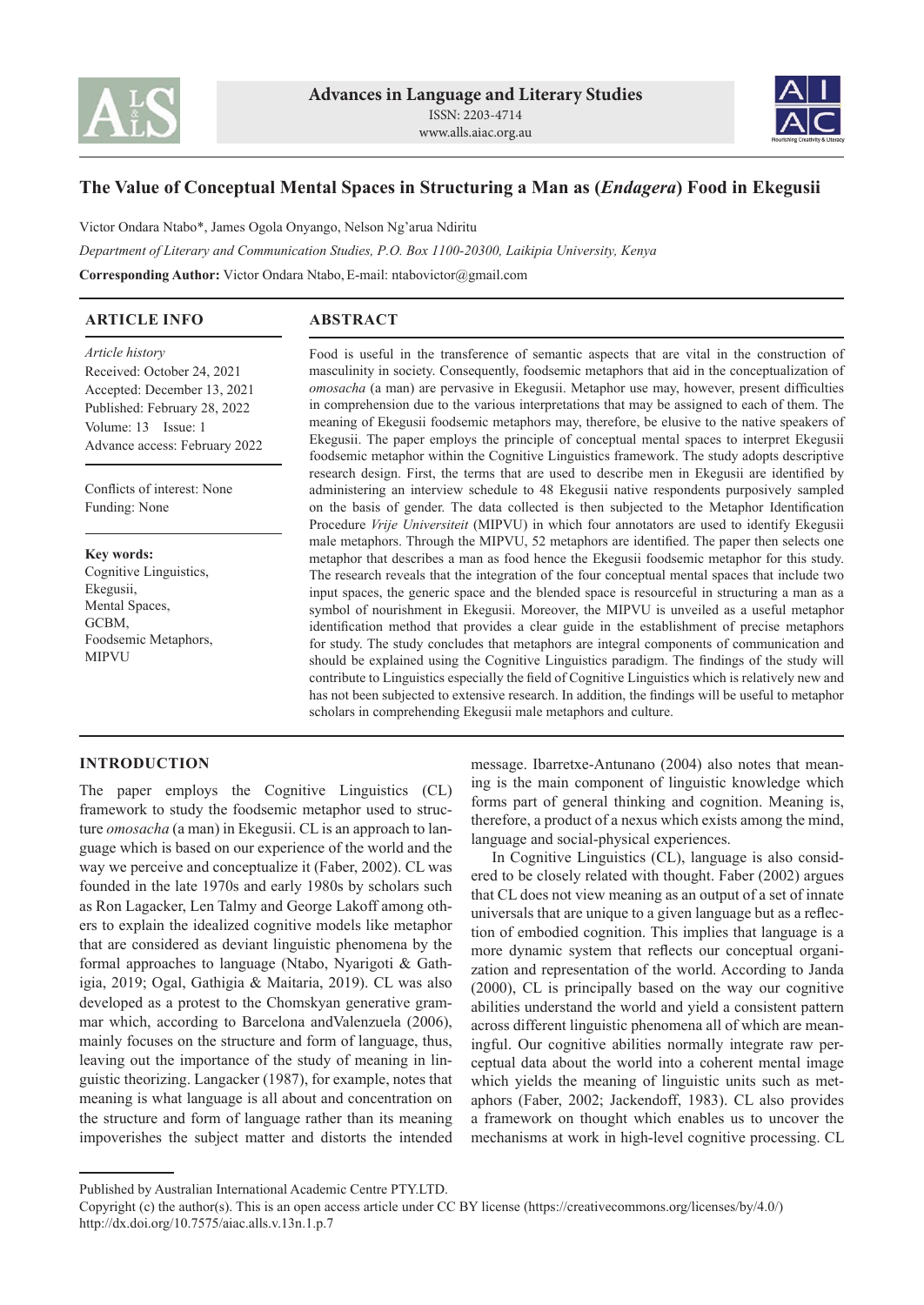is, therefore, important in studying abstract linguistic units like the foodsemic metaphor which is employed to construct masculinity in Ekegusii.

Metaphor, which is the main focus of this paper, is considered a significant tool that aids in the comprehension of abstract notions through the concrete ones (Crespo**-**Fernández, 2013; Negro, 2014; Ogal, Gathigia & Maitaria, 2019). According to Gathigia (2014), the term metaphor is derived from two Latin words: "*meta*" that means "beyond," or "over," and "*pherein*" which implies "to transfer" or to "carry beyond" (p. 2). This means that metaphor is a fundamental tool which is used to understand one thing in terms of another. According to Faber (2002), metaphor involves conceptualizing or projecting one domain of experience in term of another one. The domain of experience which is concrete or physical is referred to as the source domain (SD) while the one that is less familiar or abstract is the target domain (TD). The attributes of the SD are usually mapped onto the corresponding ones in the TD to reveal the meaning a metaphorical expression. Lee (2001) also points out that the SD tends to be relatively concrete areas of experience while the TD are the more abstract ones. According to Faber (2002), we normally employ metaphors to understand abstract and less familiar phenomena or explain scientific or other types of specialized knowledge.

The present research also focuses on metaphor studies because as pointed out by Lakoff and Johnson (1980), metaphor is present in everyday language. Moreover, Banaruee et al. (2019) note that metaphors are strongly established and highly conventional within language and they are useful in lubricating communication. This means that metaphor use normally spices up our conversation and, thus, captivates our communication. In addition, metaphor is a conceptual mechanism which is central in human language and thought. Some speakers might, however, miss out on the meaning of some metaphors. This is because metaphor use, as pointed out by Nyakoe (2014), may lead to difficulties in comprehension due to the various interpretations that may be assigned to each of the metaphors. Furthermore, some of the metaphorical interpretations may introduce properties which are not part of a speaker's mental representation. As a result, the Ekegusii foodsemic metaphor may be represented and interpreted differently by the native Ekegusii speakers. This study, therefore, evaluates the Ekegusii foodsemic metaphor to determine the extent to which food structures masculinity in Ekegusii.

Gathigia, Orwenjo and Ndungu (2018) refer to the use food metaphors as foodsemy. According to Kleparski (2008), food, which is classified as an object in the principle of Great Chain of Being metaphor (GCBM), is a significant mechanism of semantic transference of vital attributes from one domain of experience onto another one. The term foodsemy, therefore, refers to the transference of the corresponding conceptual mappings between the domain of food as the source domain (SD) and the domain of human beings as the target domain (TD). This is in line with Barcelona and Valenzuela's (2006) proposition that metaphor is a cognitive mechanism whereby one experiential domain is partially projected onto

a different experiential domain so that the second domain is partially understood in terms of the first one. This paper seeks to establish how *endagera* (food) is used to metaphorically structure *omosacha* (a man) in Ekegusii. This is because metaphor, as pointed out by Pishghadam (2011) is important in accounting for an abstract concept in terms of the concrete one. In addition, owing to the experiential basis of food and considering that many of the metaphors are culture specific (Gathigia, Orwenjo & Ndungu, 2018; Kövecses, 2002), this paper investigates the phenomenon of masculinity based on the Ekegusii foodsemic metaphor.

The motivation to explore who men are in relation to the entity of food is drawn from Ngumo's (2014) argument that most members of society are socialized to view masculinity as an object of consumption. This claim is motivated by a man's traditional role of provision of basic needs for his loved ones in the Gusii culture. Furthermore, masculine ideologies that enhance dominance of men over women are still strong in Kenya (Onyango, 2008). As a result, men are traditionally viewed as dominant and superior to women in Kenya and are, therefore, regarded as power wielders and decision makers. Various terms have been, therefore, designed to describe men based on their behaviour and actions in society. For example, Ngumo (2014) opines that society describes men in various ways based on their prestigious societal position and flaws. These terms, according to Shaydullina and Kang (2015), can be tested for metaphoricity hence the linguistic concept of male metaphors. An example is the foodsemic metaphor which is employed to describe a man as food in Ekegusii.

The principle of Great Chain of Being metaphor (GCBM) was used to categorise the Ekegusii foodsemic metaphor into the object conceptual domain to aid in its analysis. The basic tenet of the GCBM is that all kinds of things in the universe constitute a hierarchical system in which every creature or thing belongs inherently and immutably to a certain level of the chain (Krikmann, 2007). Kieltyka and Kleparski (2005) also note that the basic GCBM is defined by attributes and behaviours arranged in a hierarchy. In the general outline of the GCBM, God occupies the apex position, then followed by the universe, the society, human beings, animals, plants, objects and natural physical things in that order (Fangfang, 2009; Ntabo, 2019). Fangfang (2009) further notes that a concept which belongs to a certain level of the system is understood in terms of another one that belongs to another level. This claim is validated by Aradi (2019) who provides that the levels of the GCBM, although rigid in their social embeddedness, are mentally permeable hence facilitating the comprehension of abstract categories. Higher levels of the entities such as human beings can, therefore, be understood in terms of lower levels like objects. In the present study, *endagera* (food), which is an object that occupies a lower level in the chain, is employed as a source domain to comprehend *omosacha* (a man) who is a human being positioned at a higher level in the hierarchy.

Ekegusii is a Bantu language spoken in Kenya. The native speakers of Ekegusii are referred to as Abagusii while the region where the language is predominantly spo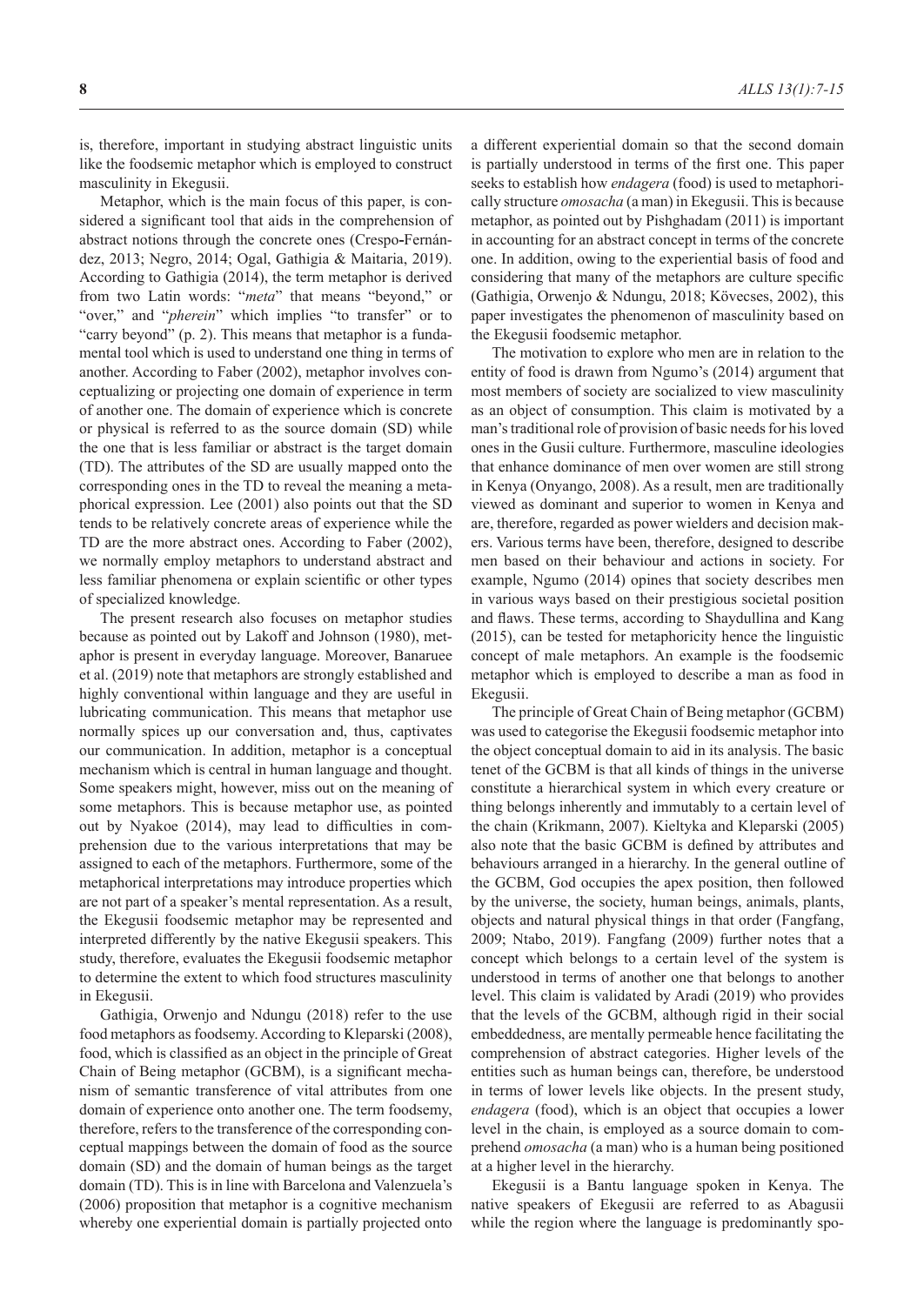ken is known as Gusii. Ogechi (2002) notes that Ekegusii is employed for inter-ethnic communication and it is closely related to Zanaki, Nata and Ngurimi in Tanzania and Igikuria in Kenya. Maroko and Morara (2016) provide that Ekegusii comprises of two dialects which are: *Rogoro* (Northern) and *Maate* (Southern) dialects. *Maate* dialect is spoken in the southern part of Kisii County while *Rogoro* is spoken in both Nyamira and Kisii Counties. Maroko and Morara (2016) further note that *Rogoro* is considered the standard variety because it is used as a medium of instruction to teach Ekegusii to pre-primary and lower primary pupils in the rural parts of Kisii and Nyamira Counties. Moreover, *Rogoro* is employed as a language of broadcasting in the Ekegusii FM stations. In addition, it is *Rogoro* dialect which is used in the Ekegusii hymns and Bible. The present research was carried out in Kisii County where both *Rogoro* and *Maate* Ekegusii dialects are spoken.

#### **THEORETICAL FRAMEWORK**

The paper employed Conceptual Integration Theory (CIT) to analyse Ekegusii foodsemic metaphor. The main proponents of CIT are Gilles Fauconnier and Mark Turner. CIT accounts for the integration of knowledge originating from different sources onto a single coherent unit referred to as a blend (Fauconnier & Turner, 2002). The theory was further developed by Seana Coulson and Todd Oakley who provide that CIT is an unconscious activity which is resourceful in dealing with various semantic and pragmatic phenomena such as metaphor. In addition, CIT provides a framework that enables one to unveil metaphorical meaning by contrasting concepts that have no readily apparent connection or commonality on the surface (Morrison, 2003). The theory is, therefore, appropriate in constructing the meaning of metaphorical expressions which are made up of different concepts that do not have apparent connection or similarity on the surface.

The main tenet of CIT is that it depends on four conceptual mental spaces to reveal meaning. Ogal, Gathigia and Maitaria (2019) opine that a mental space is a small conceptual packet constructed as we think and talk for purposes of local understanding and action. The four conceptual mental spaces are: *two input spaces*, *the generic space* and *the blended space*. The concept of conceptual mental spaces, as pointed out by Džanić (2007) is a model for thinking, creating meaning and, therefore, comprehending the world around us. The four mental space model, as pointed out by Anudo (2012), can effectively account for phenomena that are not explicitly addressed by the mechanism of the two domain model in Conceptual Metaphor Theory (CMT) by Lakoff and Johnson (1980). Each of the four mental spaces is connected with one another and they can be modified as thought and discourse change. In addition, the mental spaces contain different information on the same elements but each space is composed of a representation that is logically organized (Coulson & Oakley, 2005; Ogal, Gathigia & Maitaria, 2019). This means that the elements within one mental space often have counterparts or information in other mental spaces which are connected by a set of correspondences. According

to Džanić (2007), these correspondences are referred to as projection mappings. CIT majorly relies on the projection mappings between the conceptual mental spaces and the context of use of a linguistic unit to develop the *emergent structure* which is the novel meaning of a metaphor.

The four conceptual mental spaces form an integration network referred to as the Conceptual Integration Networks (CIN) that is useful in aiding construction of metaphorical meaning. Anudo (2012) notes that the two input spaces correspond to the source and the target domains as provided by the Conceptual Metaphor Theory founded by Lakoff and Johnson (1980). This implies that the input space one is occupied by the source domain while the input space two the target domain in a metaphorical expression. This assertion is corroborated by Morrison (2003) who also notes that the two input spaces can be equated with the source and the target domains and they are often integrated into a third mental space known as the generic space. The corresponding information in the input space one and that in the input space two is projected to the third conceptual mental space known as the generic space. Coulson and Oakley (2005) posit that the generic space contains predominant information that is common to both the input space one and the input space two. In addition, the generic space enables the identification of counterparts in the two input spaces by being utilized as a *template* for the shared structure (Anudo, 2012; Naicker, 2016). The meaning of a metaphorical expression is revealed at the *blended* space. The *blended space* contains the prominent information shared by the two input spaces as projected by the generic space (Coulson & Oakley, 2005; Fauconnier & Turner, 2002). The blended space also contains new pieces of information which is described as the *emergent structure*. The emergent structure, which is information that is not contained in either of the inputs spaces, forms the meaning of a metaphorical expression.

It is worth noting that the formation of the emergent structure is also dependent on the three blending processes of completion, composition and elaboration. The blending processes often introduce essential information which is not present in the two input spaces. First, composition, according to Ogal, Gathigia and Maitaria (2019), is a process that relates elements in the two input spaces. This creates a contextual accommodation where an element is applied in totally different domains. Second, completion involves matching elements in the blend with information in the long term memory (Anudo, 2012). For instance, an accident may be matched with death. Completion, therefore, involves a lot of contextual inference in order to come up with novel meaning. Finally, elaboration concerns physical or mental simulation of the event in the blend into concrete picture in the brain hence unveiling the novel meaning of a metaphor (Anudo, 2012). The four conceptual mental spaces are, therefore, integrated with the blending processes to unveil novel metaphorical meaning. The conceptual mental spaces are usually represented in the form of a diagram. Figure 1 below highlights the movement of elements from the two input spaces to the blended space within the Conceptual Integration Network.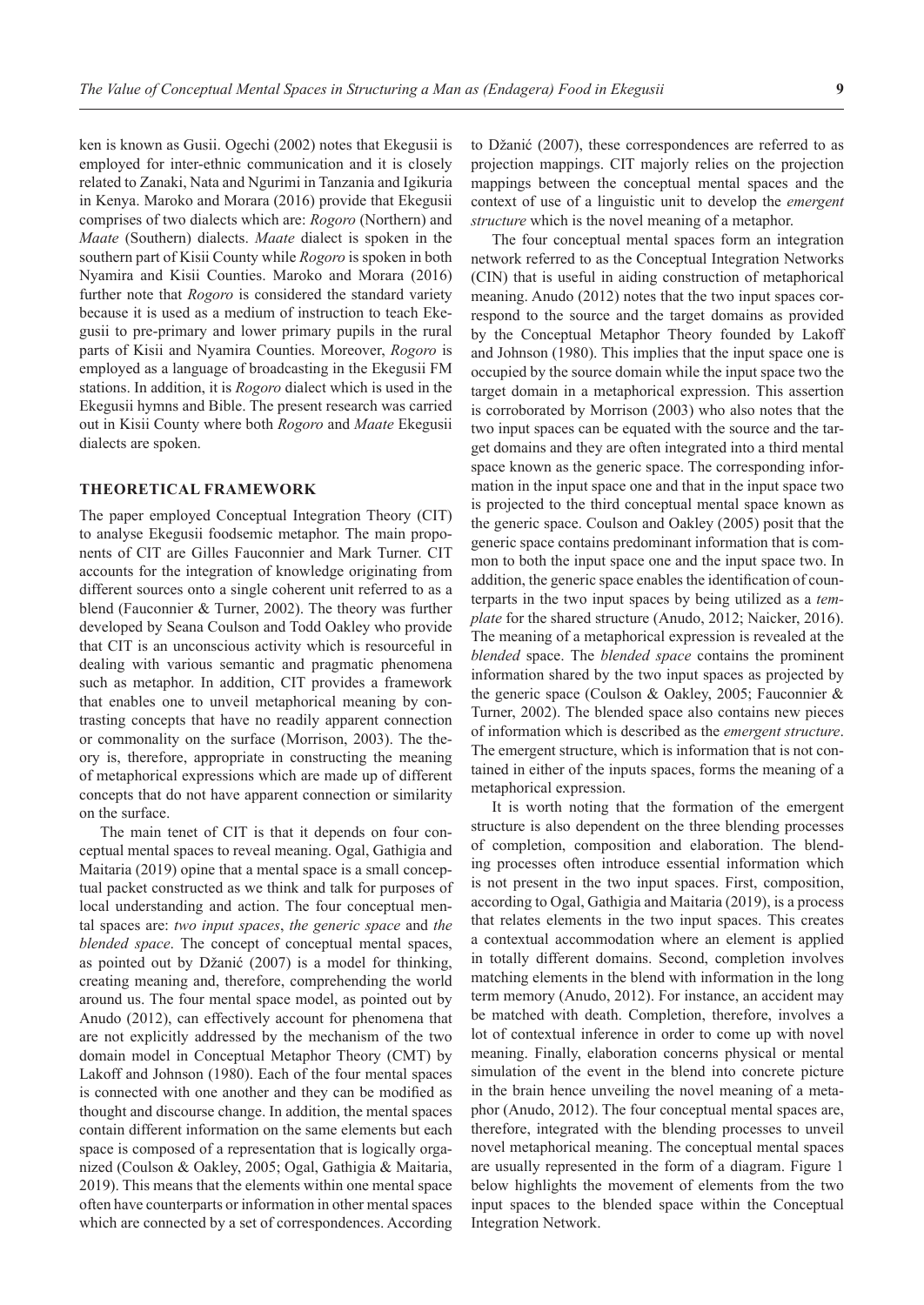

**Figure 1.** The conceptual mental spaces Source. Ogal, Gathigia and Maitaria (2019)

In Figure 1 above, the circles represent the four conceptual mental spaces which include: two input spaces, a generic space and a blended space. Elements are represented by the points in the circles. The lines stand for connections between the elements in different conceptual mental spaces. The dotted lines represent the projected mappings between one conceptual mental space and another. Turner (2010) posits that the circles which represent the conceptual mental spaces are "theoretical constructs" which are only considered as mnemonic aids (p.20). There are, thus, no circles in our brains.

### **RESEARCH METHODOLOGY**

The study is anchored within descriptive research design. Atmowardoyo (2018) defines descriptive design as a research method used to describe the existing phenomena as accurately as possible. The phenomena observed in descriptive research are already available. Atmowardoyo further notes that what a researcher in a descriptive research needs to do is to collect the available data through the use of research instruments such as interviews and systematically describe it. Nassaji (2015) also argues that since descriptive research is aimed at revealing what is available, a researcher should focus on accurately describing a phenomenon and its characteristics. An interview schedule was employed to collect the terms used to describe men in Ekegusii through 48 purposively sampled Ekegusii native respondents chosen on the basis of gender. The gender variable was considered significant because men and women, according to Astuti (2016), often use distinct terms to describe abstract concepts in society. Hendrick and Hendrick (1995) also argue that we normally form different perceptions about people, animals, plants and objects based on our gender.

The study used four annotators (including the researchers) to establish the metaphoricity of the collected data through the Metaphor Identification Procedure *Vrije Universiteit* (MIPVU). The MIPVU is a systematic and transparent method that provides a step by step procedure for identifying precise metaphors in both spoken and written discourse. The collected data was first translated into English. Secondly, a

word or an expression was annotated as a metaphor if its contextual sense contrasted with its dictionary meaning as provided by the MIPVU (Ntabo, 2019; Ogal, Gathigia & Maitaria, 2019).Thirdly, the data was also subjected to an inter-rater reliability test in which the four annotators assigned scores to the words or expressions that were considered metaphorical. In the inter-rater reliability test, a term was annotated as a metaphor if at least three annotators were in consensus. Therefore, a word or an expression was considered metaphorical if it scored at least 0.75 or 75% in the inter-rater reliability test. This means that each annotator was required to assign 0.25 or 25% to a word or expression that was considered metaphorical. Three annotators out of four were hence considered sufficient to qualify a term as a metaphor.

The paper identified 52 Ekegusii male metaphors through the MIPVU. One Ekegusii male metaphor that describes a man as *endagera* (food) (cf. Table 1) was purposively sampled for study because, as pointed out by Gathigia, Orwenjo and Ndungu (2018), the food domain is central in the transfer of semantic aspects of foodsemic metaphors which are significant in the comprehension of abstract concepts such as masculinity. Kleparski (2008) also notes that food is a widespread source domain that is useful in structuring various abstract concepts in society given its indispensability in human, animal and plant life. The foodsemy metaphor in this study was also categorized as an object metaphor based on the levels of the Great Chain of Being metaphor (GCBM).

#### **FINDINGS AND DISCUSSIONS**

The study reveals that food can be metaphorically used to elucidate non-food items such as *omosacha* (a man) in Ekegusii. This is in line with Korthal (2008) who posits that food is an engine and source of metaphorical meanings that permeate our lives. Moreover, food, which is a source of sustenance and pleasure, is pervasively used to structure abstract concepts in society (Berrada, 2007). As a result, the act of eating or being eaten as food reveals the perceptions people have about the concept of masculinity in Ekegusii. The Ekegusii male metaphor in Table 1 below highlights the relationship between *omosacha* (a man) and *endagera* (food).

*Omosacha* (a man) is assigned metaphor (1) above because food, like a man, plays an indispensable role in our lives. For example, it is food that physically nourishes our body through the provision of nutrients that are essential for healthy growth and sustenance of life. Food is also vital in offering the body protection against diseases by boosting our immunity against ailments. Moreover, food is necessary in the provision of the energy that facilitates essential bodily functions such as breathing, sleeping and digestion among others. According to Wierniuk and Wlodarek (2013), most men normally engage in strenuous activities that require a lot of bodily energy to execute. This means that food is a very important need for human beings. Equating *omosacha*  (a man) with *endagera* (food), therefore, suggests that most men are useful in undertaking important activities that pro-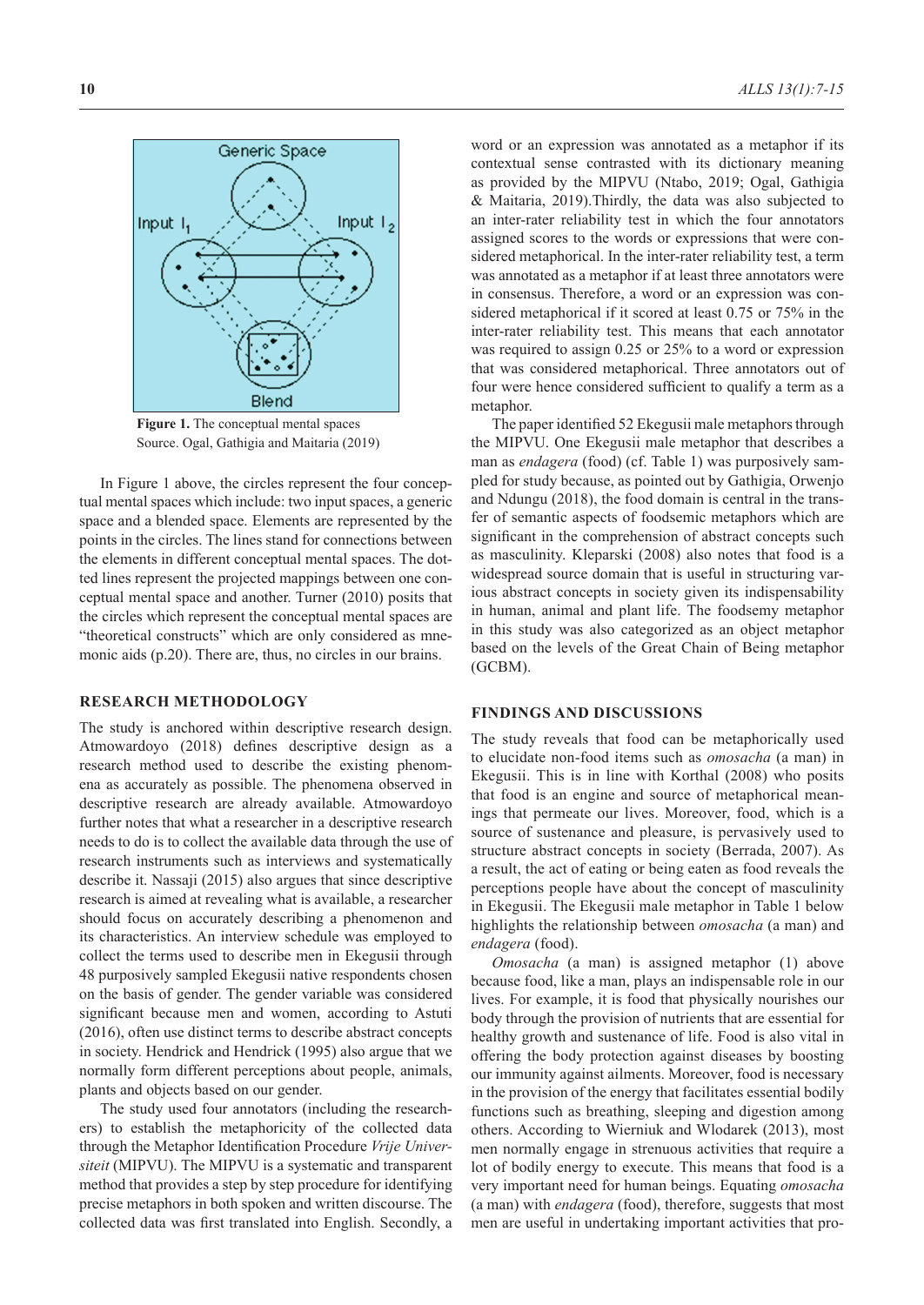**Table 1.** The inter-rater reliability scores for *Omosacha n' Endagera* (a Man is Food) Ekegusii male metaphor

| No Ekegusii<br>Gloss                            |  | Conceptual domain | <b>Inter-Rater Reliability Scores</b> |                      |  |  | Total |
|-------------------------------------------------|--|-------------------|---------------------------------------|----------------------|--|--|-------|
| <i>Omosacha n'endagera</i> A man is food Object |  |                   |                                       | $0.25$ $0.25$ $0.25$ |  |  | 1.00  |
|                                                 |  |                   |                                       |                      |  |  |       |

mote the growth and development of members of the society. Obwoge (2016) authenticates this claim by providing that most men usually indulge in agricultural activities that yield the food requirements for their households in Gusii. It is, therefore, acceptable to compare a man with food in Gusii.

In addition, making reference to a man as food suggests that a man is an object that can be literally eaten. For instance, some large predatory beasts such as lions can prey on human beings. An example is a pair of man eater lions that devoured men at the Tsavo area in the Coastal region of Kenya during the construction of the Kenya-Uganda Railway in 1898. The man eater lions killed several men for food using unique hunting techniques. There are also other wild beasts that actively hunt human beings which include: tigers, leopards, crocodiles and bears among others. Furthermore, a man is described as food because of the divine role assigned to men as providers of basic needs for their households. According to 1 Timothy 5:8, a man who abdicates his role of providing for his loved ones has denied the faith and is worse than an unbeliever (the Holy Bible, 1982). This is comparable with the societal expectation of a man as a provider in Gusii. Otiso (2017) corroborates this assertion by noting that *omosacha* (a man) is socialized to gather food or wealth for his household in Gusii. The Ekegusii term *omosacha* (a man), according to Otiso, not only refers to maleness but also the role a man is expected to play in society. The noun *omosacha* (a man) is derived from the verb *gosacha* which implies to look for or gather food. This means that most men in Gusii are associated with food production activities such as engaging in agriculture in an effort to produce food for their households. The act of equating a man with food in Ekegusii is, therefore, justified.

Moreover, *omosacha* (a man) is also labelled as *endagera* (food) because most names of food items in Ekegusii are normally used in relation with copulation. For example, Nyakoe, Ongarora and Oloo (2014) note that the expression *koiya obong'ari* (to excavate a type of sweet honey) is metaphorically employed to insinuate that the act of sexual intercourse is appetizing, salivating and sumptuous. Nyakoe, Ongarora and Oloo also exemplify *komena oboke* (leaking honey) and *konywa amabere* (drinking milk) which instantiate coitus as a delicious food. Sexual intercourse, according to Nyakoe, Ongarora and Oloo is, therefore, conceptualized as eating each other. This suggests that there is a link between sex and food which has a significant influence at a linguistic level. Furthermore, Anudo (2012) argues that during copulation, both a man and a woman regard each other as food that can be "eaten" to satisfy one's physiological needs. This explains why *omosacha* is described as food in Ekegusii.

The Ekegusii foodsemic metaphor *omosacha n' endagera* (a man is food) was then subjected to the Conceptual Integration Network (CIN) which is provided for by Conceptual Integration Theory (CIT) for analysis. The CIN consists of four conceptual mental spaces. The first two mental spaces are the input space one and the input space two that also correspond to the source domain (SD) and the target domain (TD) as provided by Lakoff and Johnson's (1980) Conceptual Metaphor Theory (CMT). This means that *endagera* (food) which is the SD occupies the input space one while *omosacha* (a man) who is the TD takes the input space two. This is then followed by fixed counterpart mappings (projected mappings) where the attributes of *endagera*  (food) and the corresponding ones of *omosacha* (a man) are projected through CIT. For example, *endagera* which is classified as an object in the principle of Great Chain of Being Metaphor (GCBM) is projected to a man whose level in the GCBM is a human being. This reveals that entities in the lower levels in the GCBM such as objects can be used to account for those ones in the higher levels of the chain like human beings.

In addition, the nutritious role that food plays is mapped onto the significance of a man in society. Food is, for example, consumed to provide nutritional support to human beings. It contains useful nutrients such as: carbohydrates that give the body energy to work; proteins which enhance growth of body tissues and vitamins that protect the body against infections. A man is also a valuable family member who is expected to take the responsibility of leading, loving, serving, providing, nurturing and offering protection to his household. In Gusii, *omosacha* (a man) is culturally expected to serve as a provider and leader of his household. Otiso (2019) corroborates this assertion by noting that the word *omosacha* is not just a marker of sex but a gender role which is derived from the verb *gosacha* (to look for or gather wealth). This implies that a man is expected to appeal to the social, physical, spiritual, psychological and economic needs of his loved ones in Gusii.

Furthermore, the characteristic of food as a social phenomenon, in the input space one, is also projected to the understanding of a man as a social animal in the input space two. Food is a socializing agent that motivates people to come together to eat. Eating is usually considered a communal activity in many traditional and modern African societies. People eat together during ceremonies, parties and funerals among other functions. Human beings, therefore, socialize over food. A man is also revealed to live in a society which is made up of other human beings who share demographic aspects such as: geographical location, economic status, gender, language, level of education and religion among others. A man often forms relationships with other human beings through marriage, political, educational, religious and economic associations. This means that a man often finds happiness and satisfaction by coexisting with other human beings in society.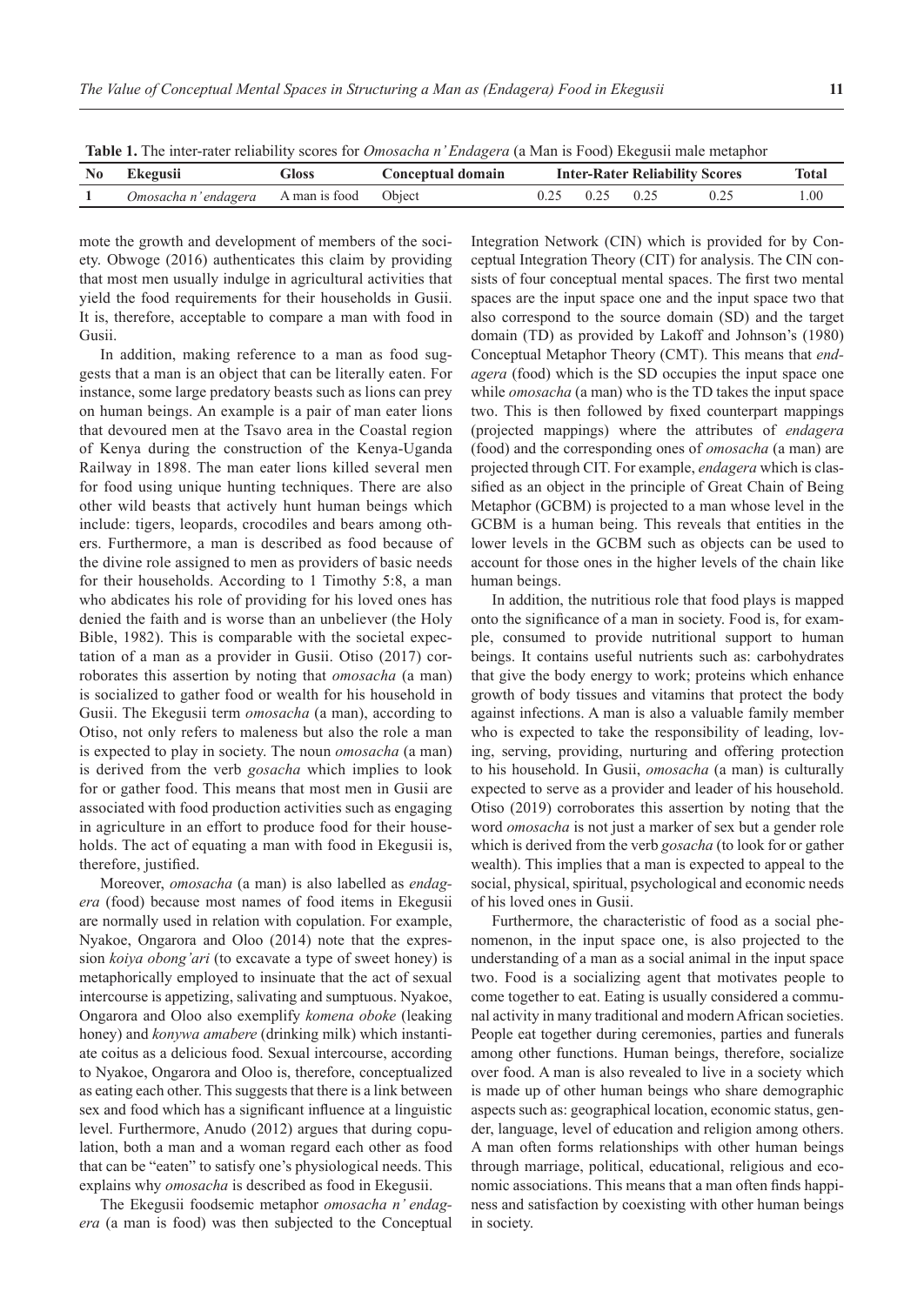Also, the fact that some foods can be poisonous is mapped onto the callous, beastly, cruel and inhuman nature of some men who perpetuate gender based violence in Gusii. Some foods contain poisonous substances that can cause great harm to the consumers if taken in large quantities. An example of a poisonous substance is aflatoxins which are found in agricultural yields such as: maize, peanuts and cotton seeds among others. Some animal products also contain cholesterol that is a harmful component which can cause heart disease if its levels are high in the human body. Similarly, some men are revealed to be lacking tenderness for women as they cause unhealthy and toxic environment that results to devastation in Gusii. According to Nyamwega (2008), cases of domestic violence that adversely affect women physically, psychologically, economically and socially are rampant in Gusii. Corrective measures should, therefore, be designed and implemented to mitigate on this vice.

Finally, the association between food and human sexual intercourse is projected to a man's involvement is sexual activities. There is a link between food metaphors and coitus in Ekegusii. For example, Nyakoe, Ongarora and Oloo (2014) provide that most people regard sexual intercourse as *koria* (eating) in Ekegusii. In this regard, the sex partners view each other as *endagera* (food) that can be eaten to physiologically gratify one another. Winkler (2011) also opines that food is often associated with romantic love and sensuality. This explains why most food terms are associated with the human sex organs. For example, the food names such as: *eng'ende* (bean), *oboke* (honey) and *amabere* (milk) among others are used to instantiate the female sex organ while *ritoke* (a banana) is euphemistically employed to describe the male sex organ in Ekegusii. Food is, therefore, a prelude to coitus since sex partners usually refer to copulation as food and eating in Gusii. Besides, food gives the body the stamina that facilitates good blood circulation system which is essential in copulation.

The matched information between the input space one and the input space two is then projected to the generic space which is the third conceptual mental space in the Conceptual Integration Network (CIN). Džanić (2007) notes that the information the two input spaces have in common is incorporated in the generic space. For the Ekegusii foodsemic metaphor *omosacha n' endagera* (a man is food), the subject is, first, *endagera* (food) in the input space one and *omosacha* (a man) in the input space two; second, the food in the input space one is classified as an object while a man in the input space two is categorized as a human being based on the principle of Great Chain of Being Metaphor (GCBM). This means that entities in a lower level in the hierarchical order of GCBM such as objects can be employed to give an account of those ones in the higher levels like a human being; third, the indispensable role that food plays in our lives is correlated with the usefulness of a man in society; fourth, food is revealed to be a social phenomenon which is comparable with a man who is a social animal; fifth, some foods are noted to be toxic which is equated with some men who are revealed to be inhuman, callous, beastly and cruel

for engaging in domestic violence and; sixth, both food and a man have a strong association with human copulation.

The information in the generic space is then projected to the fourth conceptual mental space referred to as the blended space. Džanić (2007) provides that the blended space is connected to the generic space. Consequently, the structure in the generic space is incorporated in the blended space. The blended space also contains the emergent structure which forms part of the novel meaning of a metaphorical expression. Ogal, Gathigia and Maitaria (2019) argue that the background knowledge concerning the use of a metaphorical expression, general cognitive abilities of a language user and the information obtained from the discourse context of a metaphor is resourceful in determining the emergent structure. For the Ekegusii foodsemic metaphor *omosacha n' endagera* (a man is food), the blended space is composed of the information projected from the generic space which include: subject, classification, role, social in nature, weakness, and the relationship between food and human copulation. The emergent structure is that *a man is a symbol of nourishment in Gusii.* This is in line with the revelation that although some men are irresponsible and can instigate gender based violence, most of them are significant pillars that mentor, provide and protect members of their households from harm. This conceptualization also validates Otiso's (2017) proposition that it is *omosacha* (a man) who is culturally expected to toil and moil to provide and protect his loved ones in Gusii. Biblically, God has given a man (a husband) the role of leading, protecting and providing the needs of his household. For example, in Ephesians 5:21, a husband is mandated to love his wife and children through the provision of the physical, spiritual, social and emotional needs. Consequently, a man who is described as food in this study is one who appeals to the social, psychological, physical and emotional needs of his loved ones. Such a man is instrumental in the realization of a progressive, happy and fulfilled family. The fixed counterpart mappings for this metaphor are summarized in Table 2 below:

The three blending processes of composition, completion and elaboration are also pivotal in the revelation of the emergent structure for the Ekegusii foodsemic metaphor. For example, the information in the input space one as well as that in the input space two is projected in composition. Composition is a cognitive model in which a relation from one input space is ascribed to a corresponding one in another input space. In addition, completion, which occurs when information in the long term memory is matched to the structure in the blend, is also used to divulge the emergent structure. In this study, for example, the relationship of both food and a man to human copulation is produced in completion. Finally, the meaning of the Ekegusii foodsemic metaphor which is *a man is a symbol of nourishment in Gusii* emerges in elaboration. Elaboration, therefore, entails the physical and mental simulation of the event in the blend which leads to the formation of the emergent structure.

It is important to note that in the conceptualization for the Ekegusii foodsemic metaphor, the central role and place of a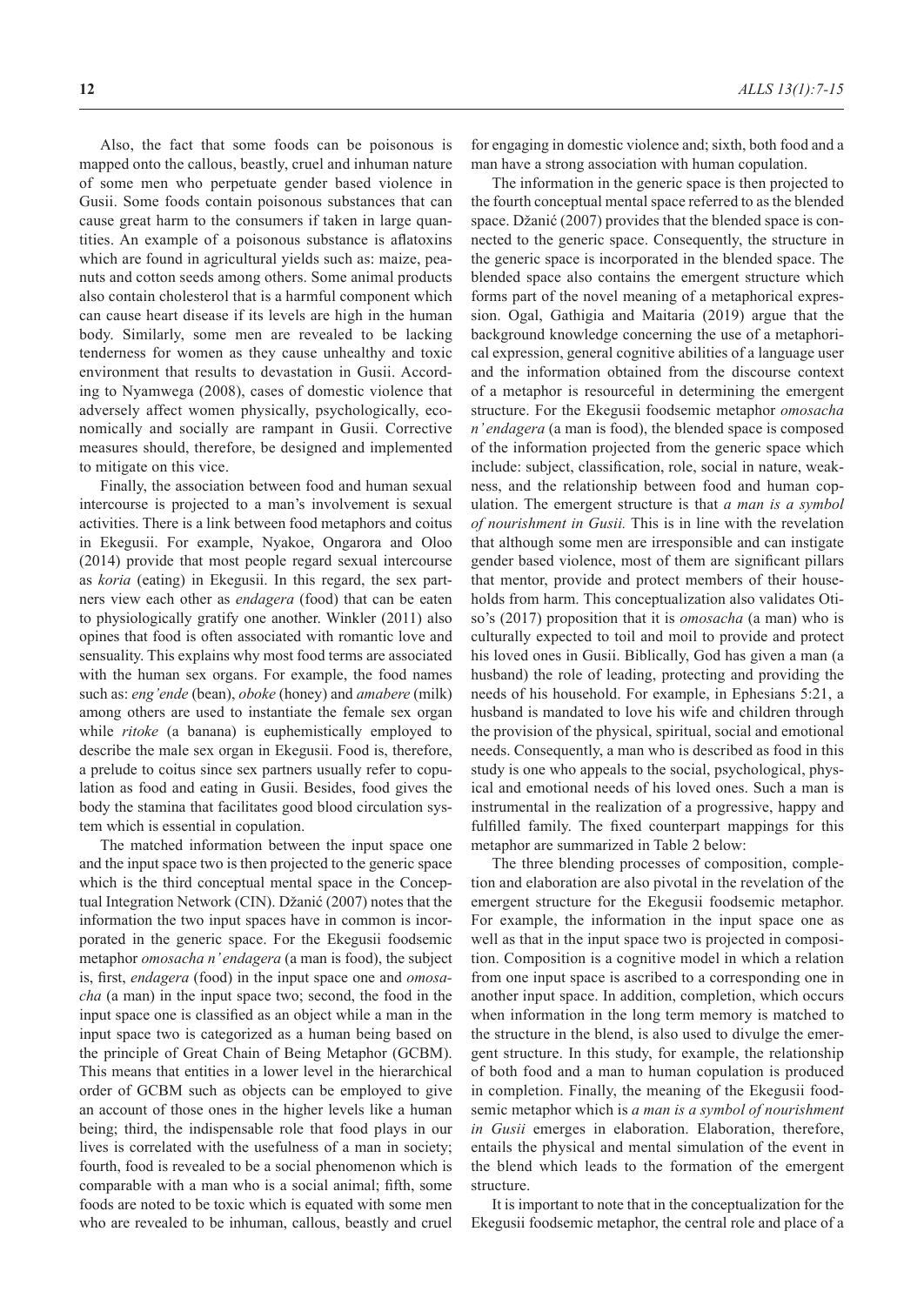| N <sub>0</sub> | Input space one<br>(Source domain)                                                   |               | Input space two<br>(Target domain)                                            | Generic space                                        | <b>Blended space</b>                                 |  |  |  |  |
|----------------|--------------------------------------------------------------------------------------|---------------|-------------------------------------------------------------------------------|------------------------------------------------------|------------------------------------------------------|--|--|--|--|
| $\mathbf{1}$   | Endagera (Food)                                                                      |               | Omosacha (a man)                                                              | Subject                                              | Subject                                              |  |  |  |  |
| 1              | Object                                                                               | $\rightarrow$ | Human being                                                                   | Classification                                       | Classification                                       |  |  |  |  |
| 2              | Food gives the body energy,<br>facilitates growth and protection<br>against ailments | $\rightarrow$ | A man is expected to love, provide and<br>offer protection for his loved ones | role                                                 | Role                                                 |  |  |  |  |
| 3              | Some foods are toxic                                                                 | $\rightarrow$ | Some men perpetuate domestic violence                                         | Weakness                                             | Weakness                                             |  |  |  |  |
| $\overline{4}$ | Food is a social phenomenon                                                          | $\rightarrow$ | A man is a social animal                                                      | Society                                              | Society                                              |  |  |  |  |
| 5              | Food is often a prelude to sexual<br>intercourse                                     | $\rightarrow$ | Most men engage in copulation                                                 | Relationship<br>between food and<br>human copulation | Relationship<br>between food and<br>human copulation |  |  |  |  |
|                | Emergent structure                                                                   |               |                                                                               |                                                      | A man is a symbol of<br>nourishment in Gusii         |  |  |  |  |

**Table 2.** Conceptual mental space mappings for *Omosacha n' Endagera* (a Man is Food) Ekegusii foodsemic metaphor

man in Gusii is unveiled. It can be deciphered that a man is expected to support his family emotionally, spiritually, materially and physically. Furthermore, it is the duty of a man to protect his loved ones against external threats and safeguard the reputation and values of his family. He is also expected to lead his family in an exemplary manner by offering inspiration, mentorship and guidance.

Moreover, a man is conceptualized as a social animal in the Ekegusii foodsemic metaphor. Like food, which is depicted as a useful social phenomenon, a man co-exists with other human beings in society. He enters into relationships, hence, cannot live alone in society. Traditionally, a man is expected to enter into wedlock with a grown up woman and sire. According to Akama (2017), children are considered as significant assets in Gusii because they serve the roles of continuing family lineages and preserving the cultural norms and family values among other roles. This means that the procreative capacity of a man is considered as one of his core roles in Gusii. A man's vitality is, therefore, resourceful which motivates his description as food in Ekgusii. As a result, a man who fails to marry and sire is often marginalized in Gusii. In the modern days, human beings socialize in various ways that include: through social media, print and electronic media among others.

This study also reveals that some men engage in vices such as domestic violence which is comparable to the toxicity of some food in society. Nyamwega (2008), for instance, notes that cases of human rights abuse against women both within and outside households are common in Gusii. The injustices meted against women in Gusii, according to Nyamwega, include wife beating, female genital mutilation, rape, sexual harassment and dispossession of widows among others. Domestic violence should be shunned because it adversely affects women socially, economically, psychologically and physically.

## **CONCLUSIONS**

Based on the findings and discussions above, the paper concludes that *endagera* (food) is aptly employed to

explain who *omosacha* (a man) is in Gusii. The study also reveals that maleness in Gusii is constructed through a man's capacity to appeal to the physical, social, spiritual and psychological needs of his household rather than through his sex. This means that masculinity in Gusii is constructed through the gender roles rather than the sex marker. In addition, the principle of conceptual mental spaces by Fauconnier and Turner's (2002) Conceptual Integration Theory is appropriate in revealing how masculinity is structured as a symbol of nourishment in Ekegusii. The four mental spaces which include: two input spaces, a generic space and a blended space are integrated with the blending processes of composition, completion and elaboration to creatively reveal the relationship between food and *omosacha* (a man) in Ekegusii. Moreover, the Metaphor Identification Procedure *Vrije Universiteit* (MIPVU) is an effective method of establishing the Ekegusii foodsemic metaphor for study. This is because the MIPVU does not rely on unilateral introspection in the identification of metaphors. Therefore, metaphor, which is integral in human communication, should be explained using the Cognitive Linguistics paradigm.

### **REFERENCES**

- Anudo, C. N. (2012). *Sexual dysphemisms and euphemisms in South Nyanza Dholuo: A cognitive linguistic approach* (Unpublished MA thesis), Kenyatta University.
- Aradi, E. C. (2017). A diachronic investigation of the Great Chain of Being Metaphor in religious and political discourse of early modern and enlightenment philosophy. *International Journal of Humanities and Social Science, 7*(6), 214-222.
- Astuti, Y. W. (2016). Gender study on metaphor use in economic news discourse. *The Indonesian Journal of Language and Language Teaching, 1 (*1), 69-85.
- Atmowardoyo, H. (2018). Research methods in TEFL studies: Descriptive research, case study, error analysis, and R & D. *Journal of Language Teaching and Research, 9*(1), 197-204.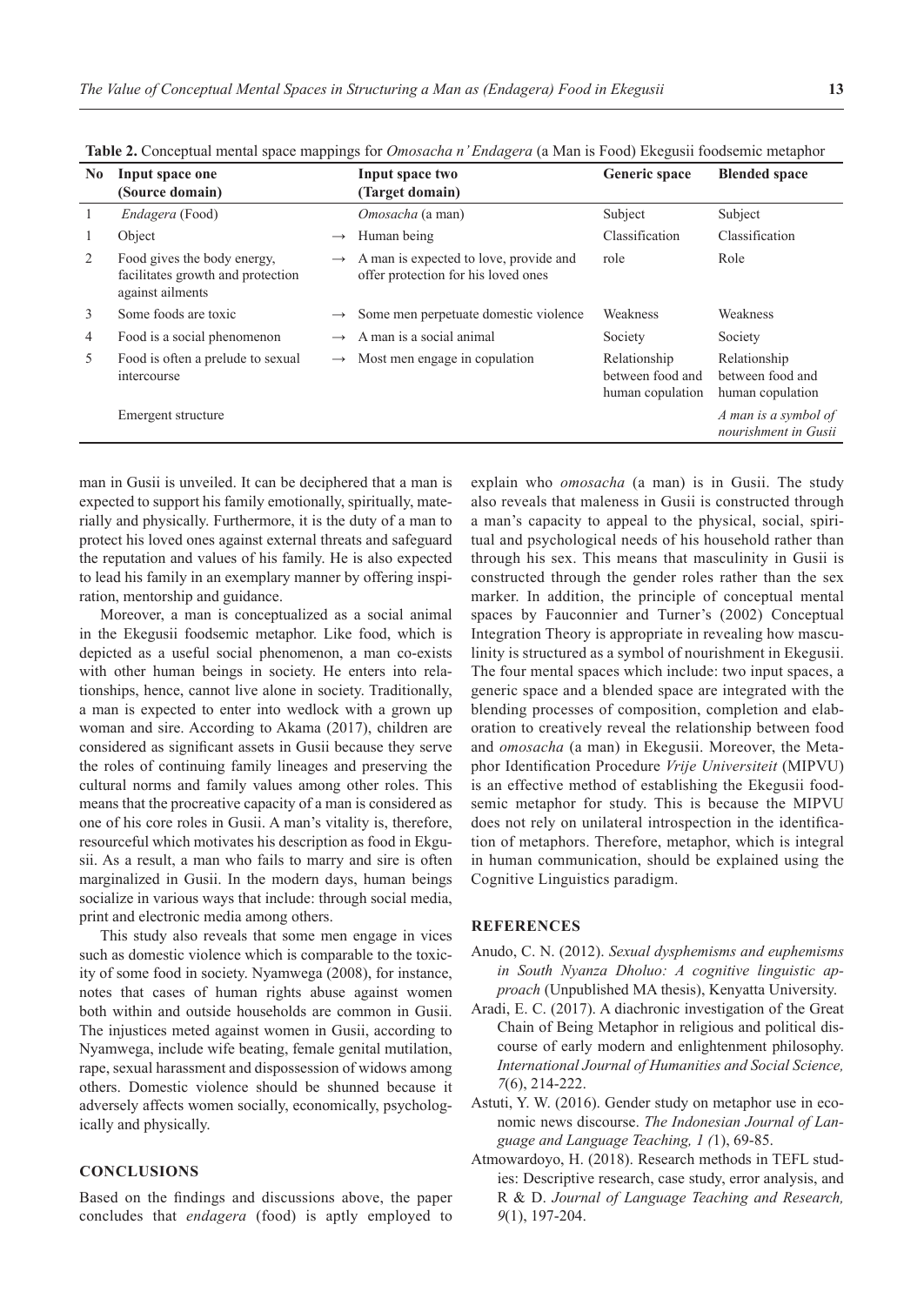- Banaruee, H., Khoshsima, H., Behtash, E. Z., & Yarahmadzehi, N. (2019). Reasons behind using metaphor: A cognitive perspective on metaphor language. *Neuro Quantology, 17*(3), 108-113.
- Barcelona, A., & Valenzuela, J. (2006). *An overview of Cognitive Linguistics*. Mouton de Gruyter.
- Berrada, K. (2007). Food metaphors: A contrastive approach. *Metaphorik. de, 13*, 7-38.
- Cameron, L. (2003). *Metaphor in educational discourse.* Continuum.
- Coulson, S., & Oakley, T. (2005). Blending and coded meaning: Literal and figurative meaning in cognitive semantics. *Journal of Pragmatics*, *37*(10), 1510-1536.
- Crespo-Fernández, E. (2013). Euphemistic metaphors in English and Spanish epitaphs: A comparative study. *Atlantis, Journal of the Spanish Association of Anglo-American Studies*, *35 (*2), 99-118.
- Dolan, L. C., Matulka, R. A., & Burdock, G. A. (2010). Naturally occurring food toxins. *Toxins, 2,* 2289-2332.
- Džanić, N. D. (2007). Conceptual Integration Theory**-**the key for unlocking the internal cognitive choreography of idiom modification. *Jezikoslovlje*, *8*(2), 169-191.
- Goatly, A. (1997). *The language of metaphors.* Routledge.
- Faber, P. (2002). A Cognitive Linguistics view of terminology and socialized language. In B. Maia (Ed.), *Training the language service provider for the new millennium* (pp. 343- 534). University of Oporto.
- Fangfang, W. (2009). The metaphorical and metonymical expressions including face and eye in everyday language. *Cognitive Linguistics Studies, 6*(1), 21-29.
- Fauconnier, G., & Turner, M. (2002). *The way we think: Conceptual blending and the mind's hidden complexities*. Basic Books.
- Hendrick, S., & Hendrick, C. (1995). Gender differences and similarities in sex and love. *Personal Relationships, 2,* 55-65.
- Gathigia, M.G., Orwenjo, D. O., & Ndungu, R. W. (2018). Foodsemic metaphors of love in Gikuyu: Insights from cognitive semantics. *Cognitive Linguistics Studies, 5*(2), 341-358. https://doi.org/10.1075. cogls.00024.gat.
- Glucksberg, S. (2001). *Understanding figurative language. From metaphor to idiom*. Oxford University Press.
- Goatly, A. (1997). *The language of metaphors.* Routledge.
- Ibarretxe-Antunano, I. (2004). What is Cognitive Linguistics? An introduction. *Fontes Linguae Vasconum, 91*, 465-493.
- Jackendoff, R. (1983). *Semantics and cognition*. MIT Press.
- Janda, L.A. (2000). Cognitive Linguistics. *Proceedings of the SLING2K Workshop* (pp. 96-107). http://www.seelre.org/glossos/issues/8/janda.pdf
- Kieltyka, R., & Kleparski, G. (2005).The ups and downs of the Great Chain of Being: The case of canine zoosemy in the history of English. *Studia Anglica Resoviensia, 3,* 76-87.
- Korthals, M. (2008). Food as a source and target of metaphors: Inclusion and exclusion of foodstuffs and persons through metaphors. *Configurations, 16*, 77-92.
- Kövecses, Z. (2002). *Metaphor: A practical introduction.* Oxford University Press.
- Lakoff, G., & Johnson, M. (1980). *Metaphors we live by*. University of Chicago Press.
- Lakoff, G., & Turner, M. (1989). *More than cool reason: A field guide to poetic metaphor.* University of Chicago Press.
- Langacker, R. (1987). *Foundations of cognitive grammar*. Stanford University Press.
- Maroko, G. M., & Morara, J. N. (2016). Lexical change: Naming of the months of the year in Ekegusii. *Journal of Applied Linguistics and Language Research, 3*(6), 30-45.
- Morrison, J. L. (2003). *Conceptual integration in online interdisciplinary study: Current persepective, theories and implications for future research* (Unpublished doctoral thesis), University of Oklahoma.
- Naicker, S. (2016). *A cognitive linguistic analysis of conceptual metaphors in Hindu religious discourse with reference to Swami Vivekananda's complete works* (Unpublished doctoral thesis), University of South Africa.
- Nassaji, H. (2015). Qualitative and descriptive research: Data types versus data analysis. *Language Teaching Research, 19*(2), 129-132.
- Negro, A. I. (2014). Pictorial and verbo-pictorial metaphor in Spanish political cartooning. *Círculo de Lingüística Aplicada a la Comunicación*, *57,* 59-84.
- Ngumo, C. M. (2014). *Discursive construction of masculine identities in newspaper pullout magazines in Kenya* (Unpublished doctoral thesis), Laikipia University.
- Ntabo, V. O. (2019). A categorization strategy for objects metaphors in Ekegusii pop songs. *Bulletin of Advanced English Studies, 2*(1), 1-10.
- Nyakoe, D., Ongarora, D., & Oloo, P. (2014). An analysis of food metaphors in Ekegusii HIV and AIDs discourse. *International Journal of Academic Research in Business and Social Sciences, 2*(1), 221-228.
- Nyamwega, E. M. (2008). *Violence against women: The case of Kiogoro Divison, Kisii Central District* (Unpublished MA project), University of Nairobi.
- Ogal, G. O., Gathigia, M. G., & Maitaria, J. N. (2019). When two horses become *minji na dengu* (peas and green grams): A cognitive integration analysis of blended idioms of political campaign in Kenyan newspapers. *Advances in Language and Literary Studies, 10*(4), 21-27.
- Ogechi, N. O. (2002). *Trilingual codeswitching in Kenya. Evidence from Ekegusii, Kiswahili, English and Sheng* (Unpublished doctoral dissertation), University of Hamburg.
- Onyango, J. O. (2008). The masculine discursive construction of rape in the Kenyan press. *Masculine in Contemporary Africa, 4*, 54-72. www.codesria.org.
- Otiso, Z. K. (2017). Gender identity through Ekegusii naming system. *The University of Nairobi Journal of Language and Linguistics, 6*, 64-82.
- Palinkas, I. (2006). The development of the senses argumentum. *Kossuth Egyetemi Kiado, Derecen*, *2*, 191-197.